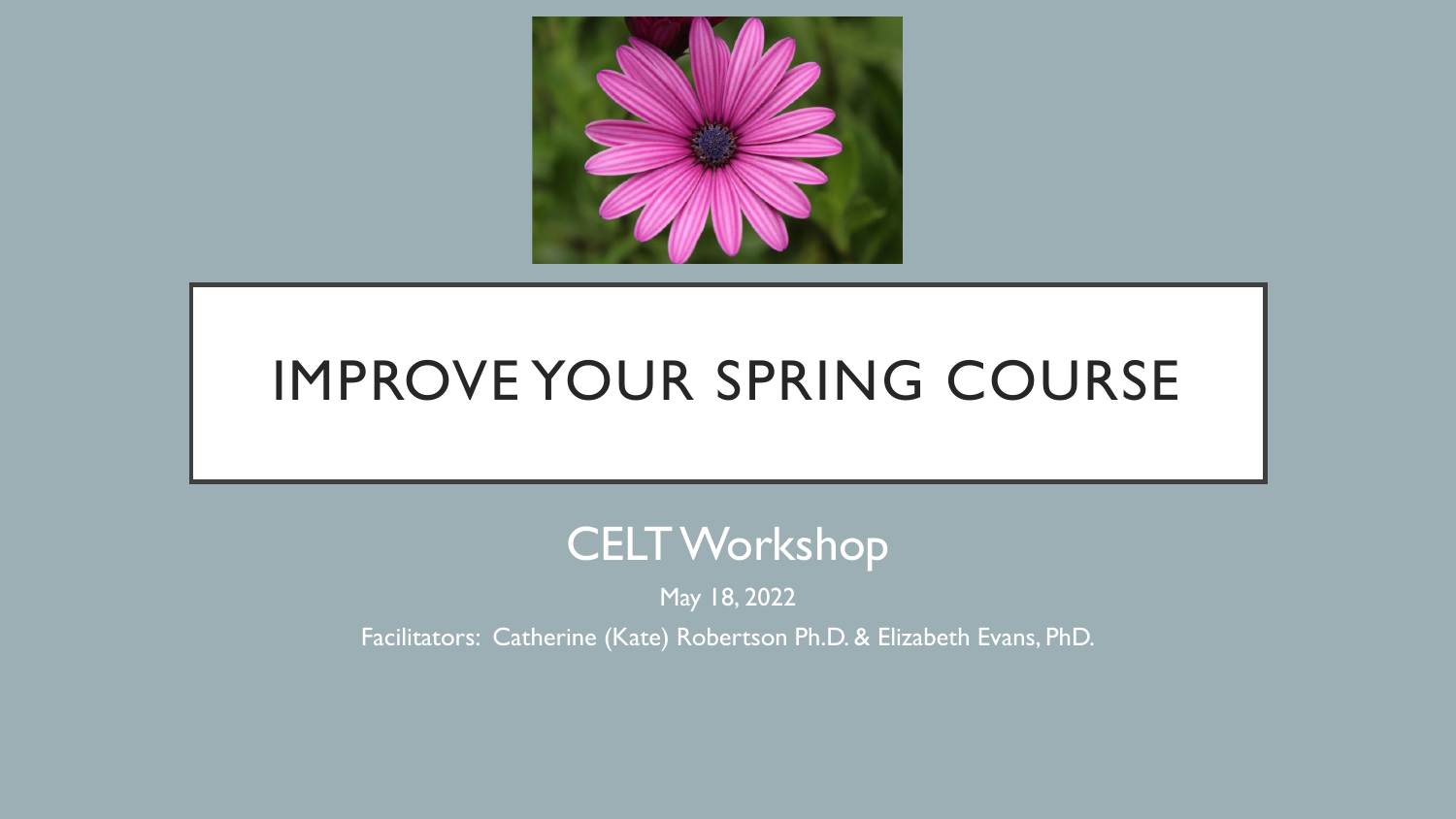### OPENING WITH PRAYER

Spring Semester is past

While we need a rest, Lord, not just yet!

Help us with our work to support students and their learning!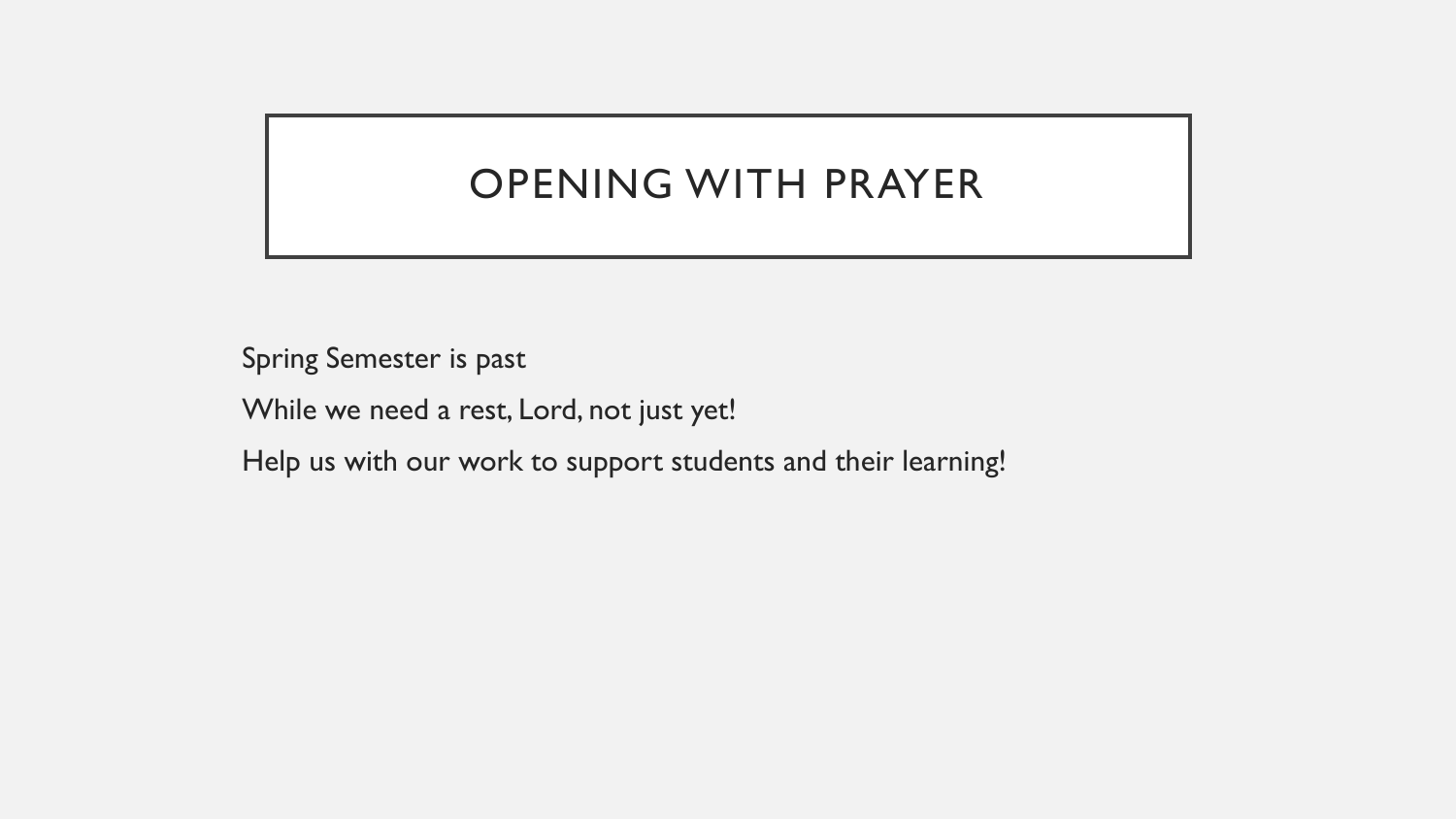### SESSION OUTLINE AND OBJECTIVES

- **Leader and Participant** Introductions and background on chosen course
- 2. Look at outputs and inputs
- Analysis questions to consider
- 4. Practice editing strategies on assignments and objectives
- 5. Where is active learning?
- 6. Plan revision
- Based on results of spring offering, identify and describe areas for improvement in a particular course
- 2. Use analysis questions and samples to practice syllabus revisions
- 3. Determine appropriate active learning strategies to add into a syllabus
- 4. Develop and prioritize plans for revising the course and syllabus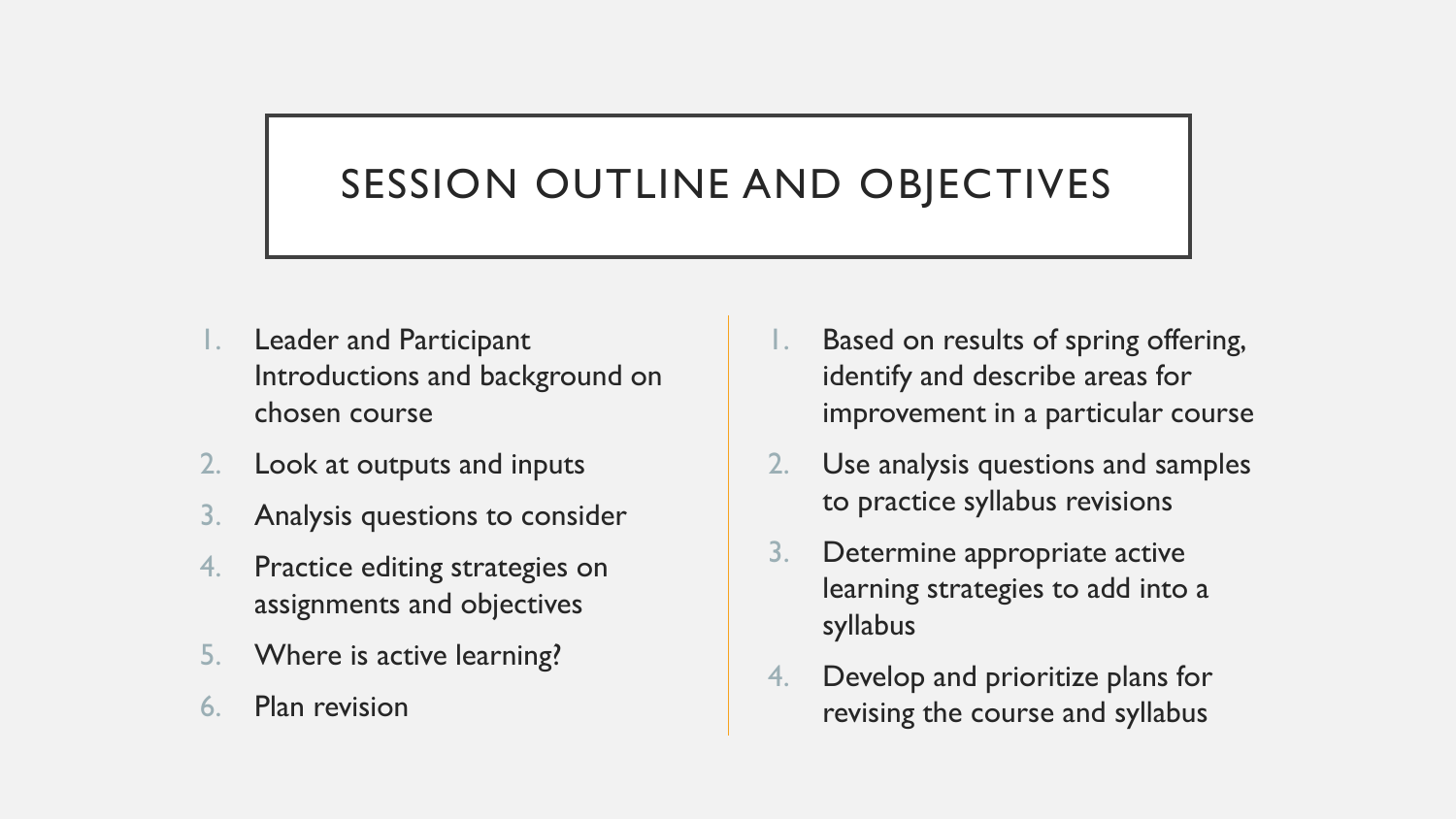# INTRODUCTIONS

Name

Department

Course you are working with today and why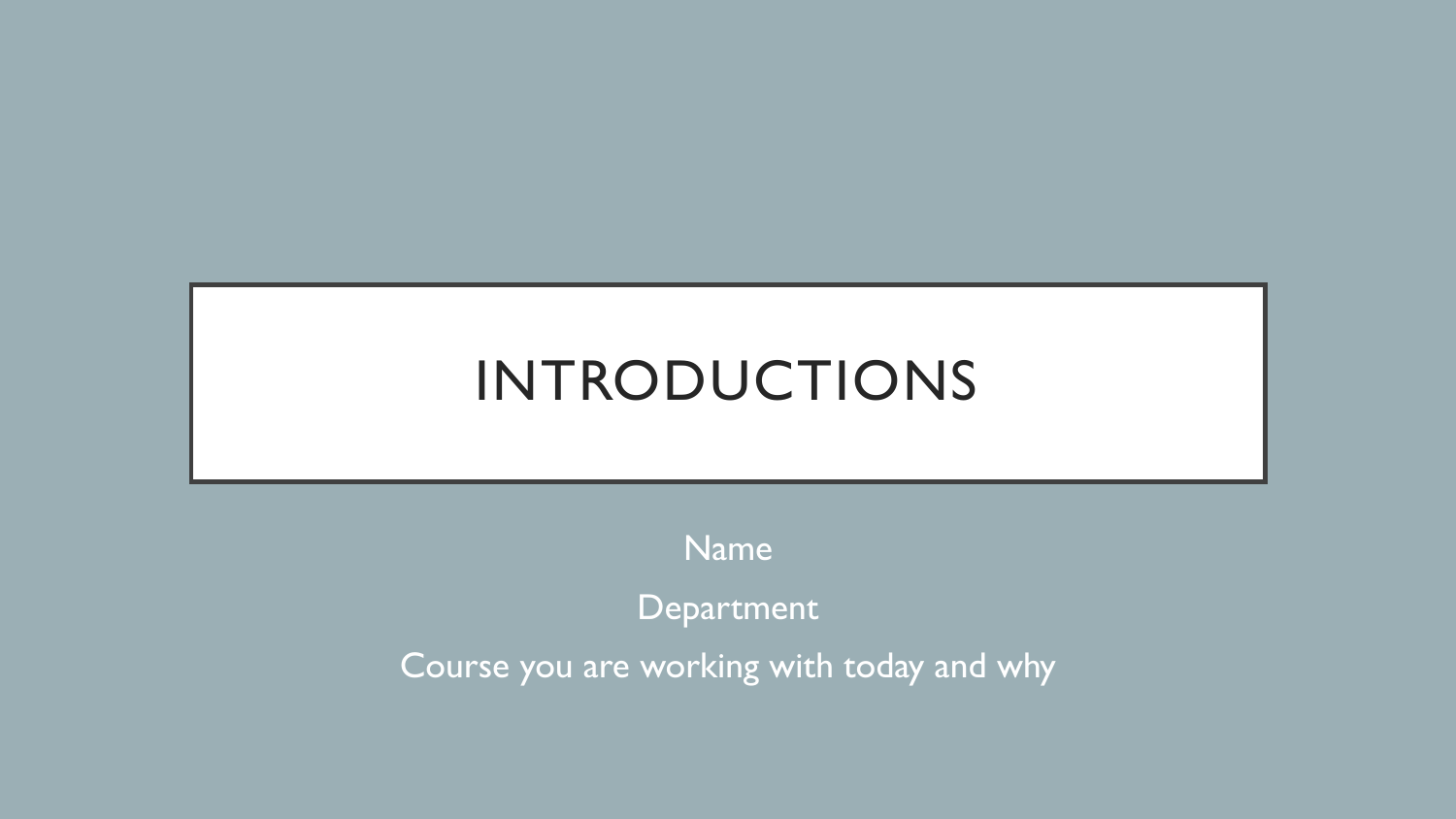### WHAT DOES YOUR COURSE NEED?



[This Photo](http://www.freeimageslive.co.uk/free_stock_image/mop-jpg) by Unknown Author is licensed under [CC BY](https://creativecommons.org/licenses/by/3.0/)

**THIS NOT THIS**



[This Photo](http://creative-commons-images.com/cleaning/cleaning15.html) by Unknown Author is licensed under [CC BY-SA](https://creativecommons.org/licenses/by-sa/3.0/)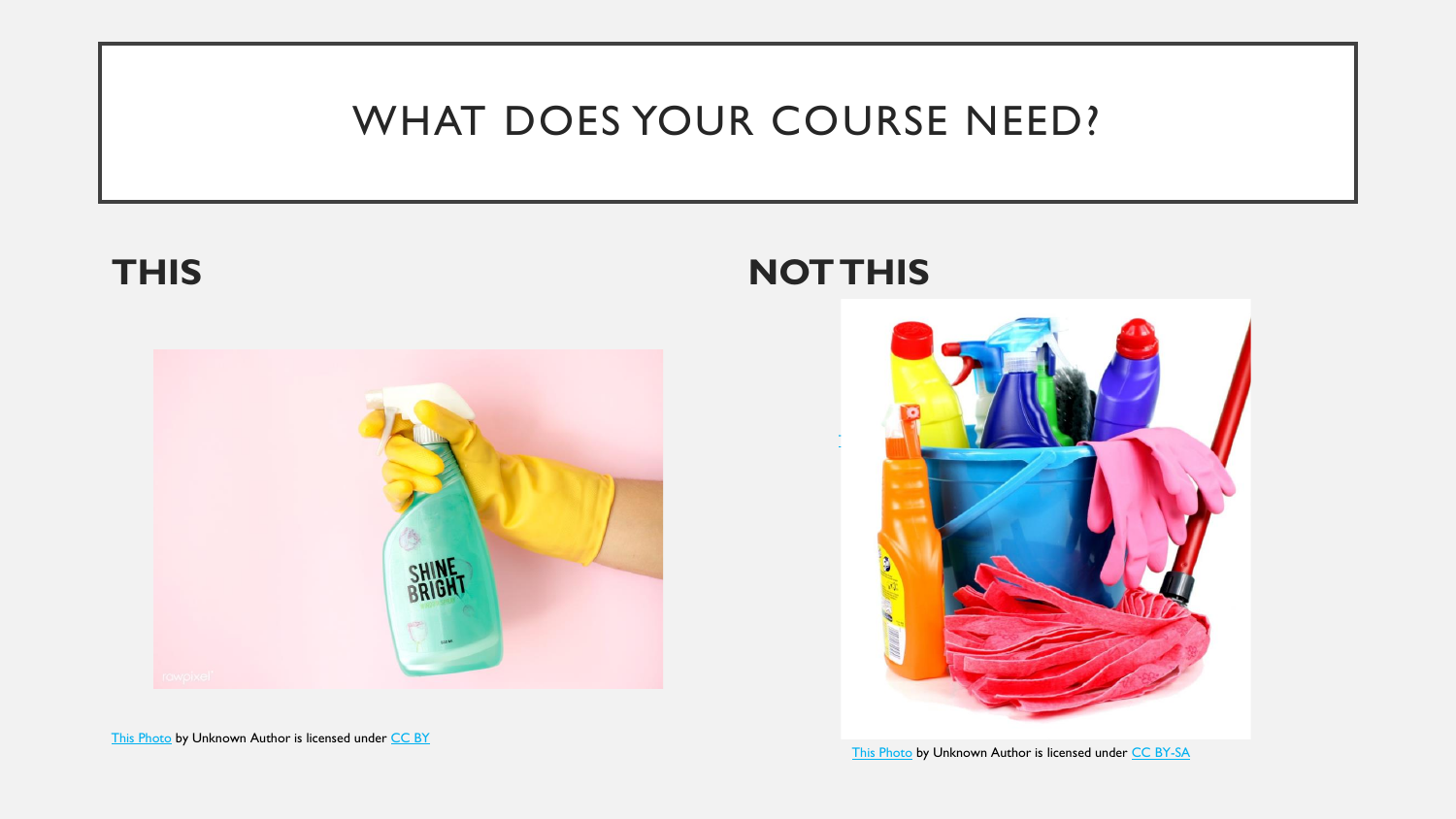# "INPUTS AND OUTPUTS"

Assignments, directions, objectives, results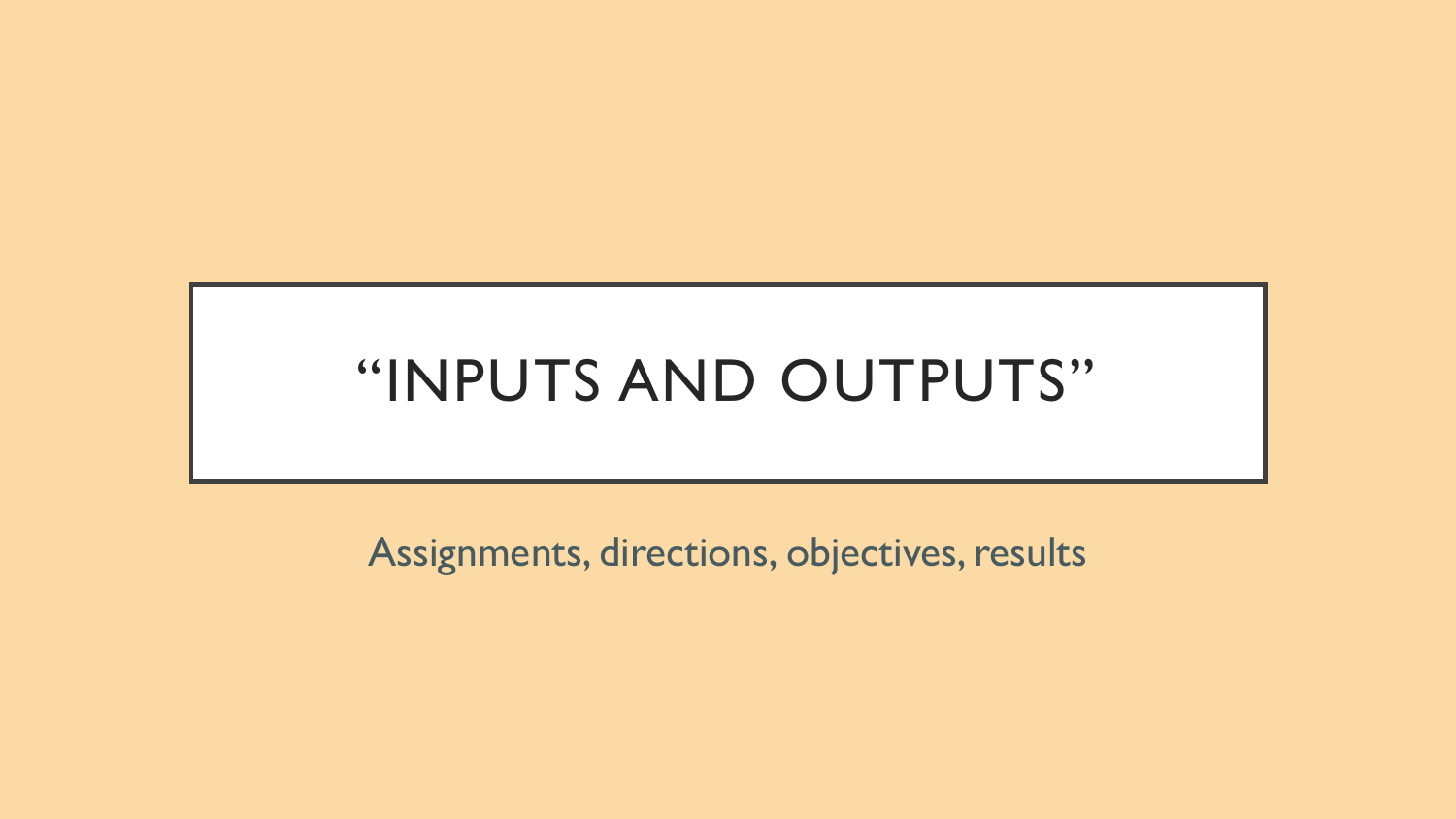### INPUTS AND OUTPUTS

#### INPUTS – DIRECTIONS, OBJECTIVES, ETC.

- Inputs Choose an assignment from your syllabus. Consider:
	- Assignment itself
	- **Directions**
	- **Objectives**

#### OUTPUTS – STUDENT RESULTS, STUDENT QUESTIONS, ETC.

- Output what were the results of the assignment?
	- Student grades
	- Student questions any confusion?

How do you link inputs and outputs? Focus today = review assignment and go backward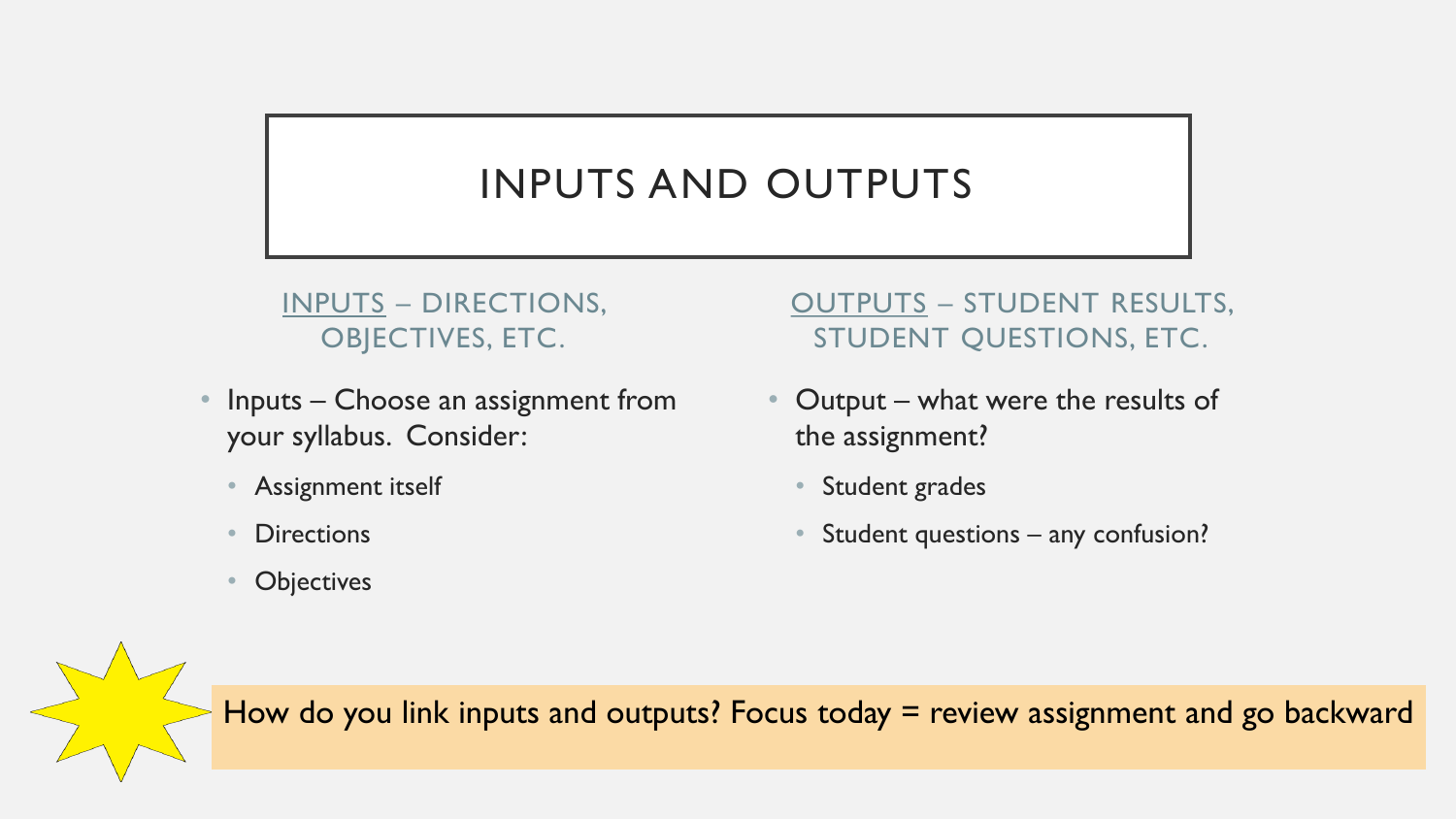## ANALYSIS QUESTIONS

- How did students perform on this assessment/assignment?
- How did you support student study strategies?
- How did you communicate & explain what you wanted them to do in this assignment?
- How did you write your learning outcomes/objectives?
- How did you link your learning outcomes/objectives to guide students to their learning?

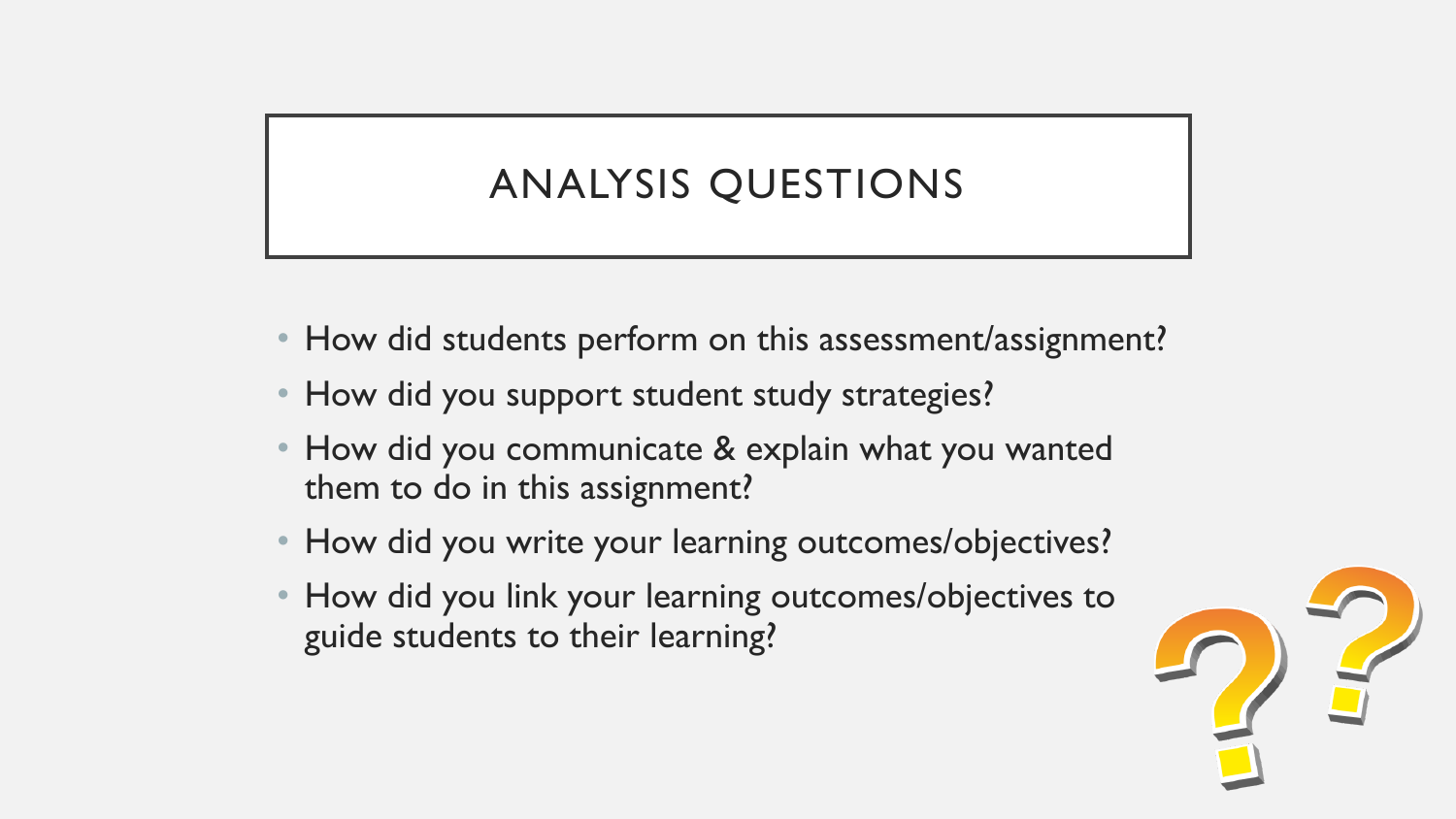### PRACTICE TOGETHER

### Sample Assignment Directions:

• "Choose one of the case studies from either Chapter 3 or 4, and write a reaction. Responses should be thorough."

- What does this make you think about?
- What would you include in new, updated directions?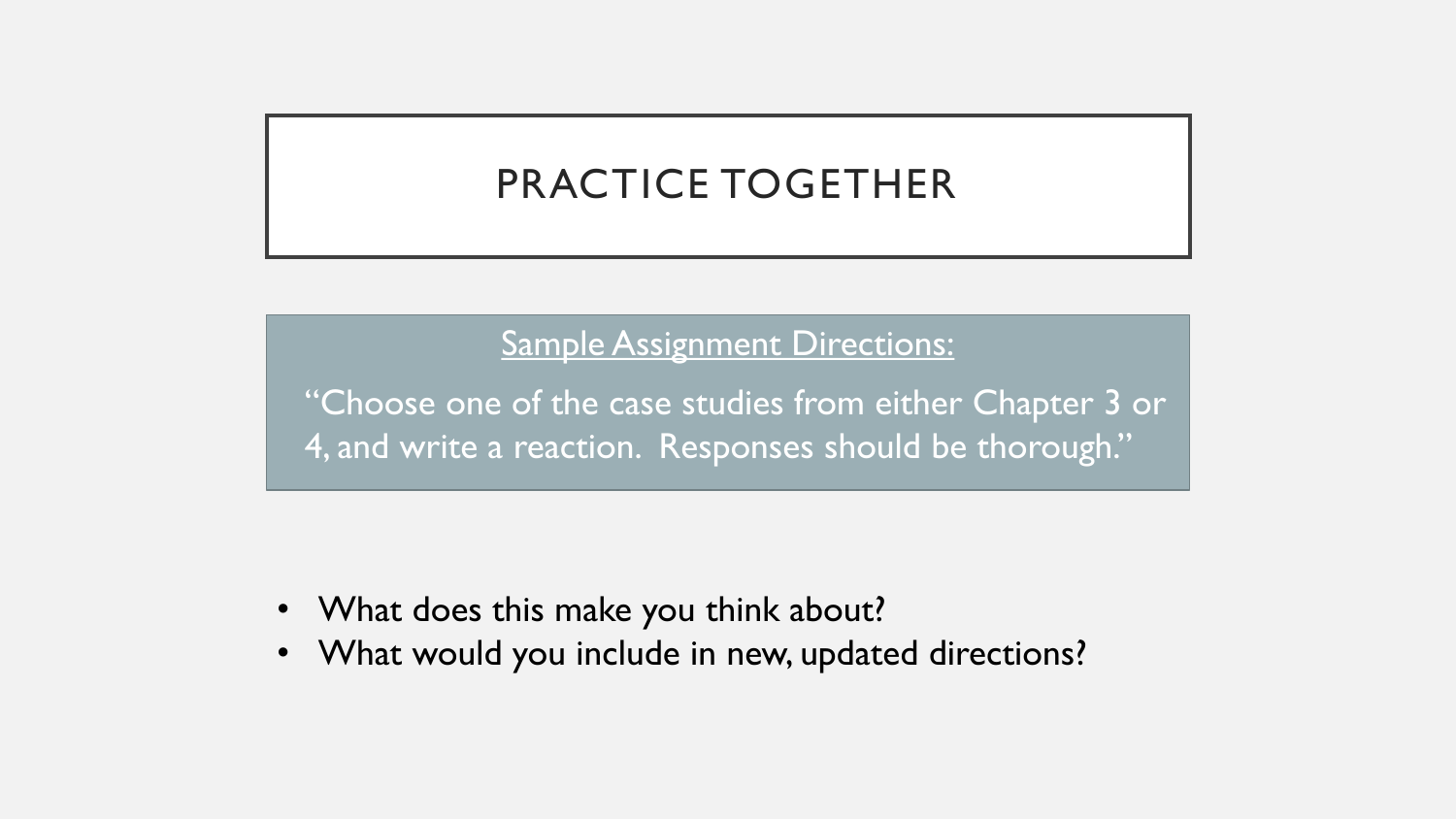## THINK AND WORK

Take 10 minutes on your own, review at least one assignment in your syllabus, the directions for that assignment and think about the analysis questions from slide 8.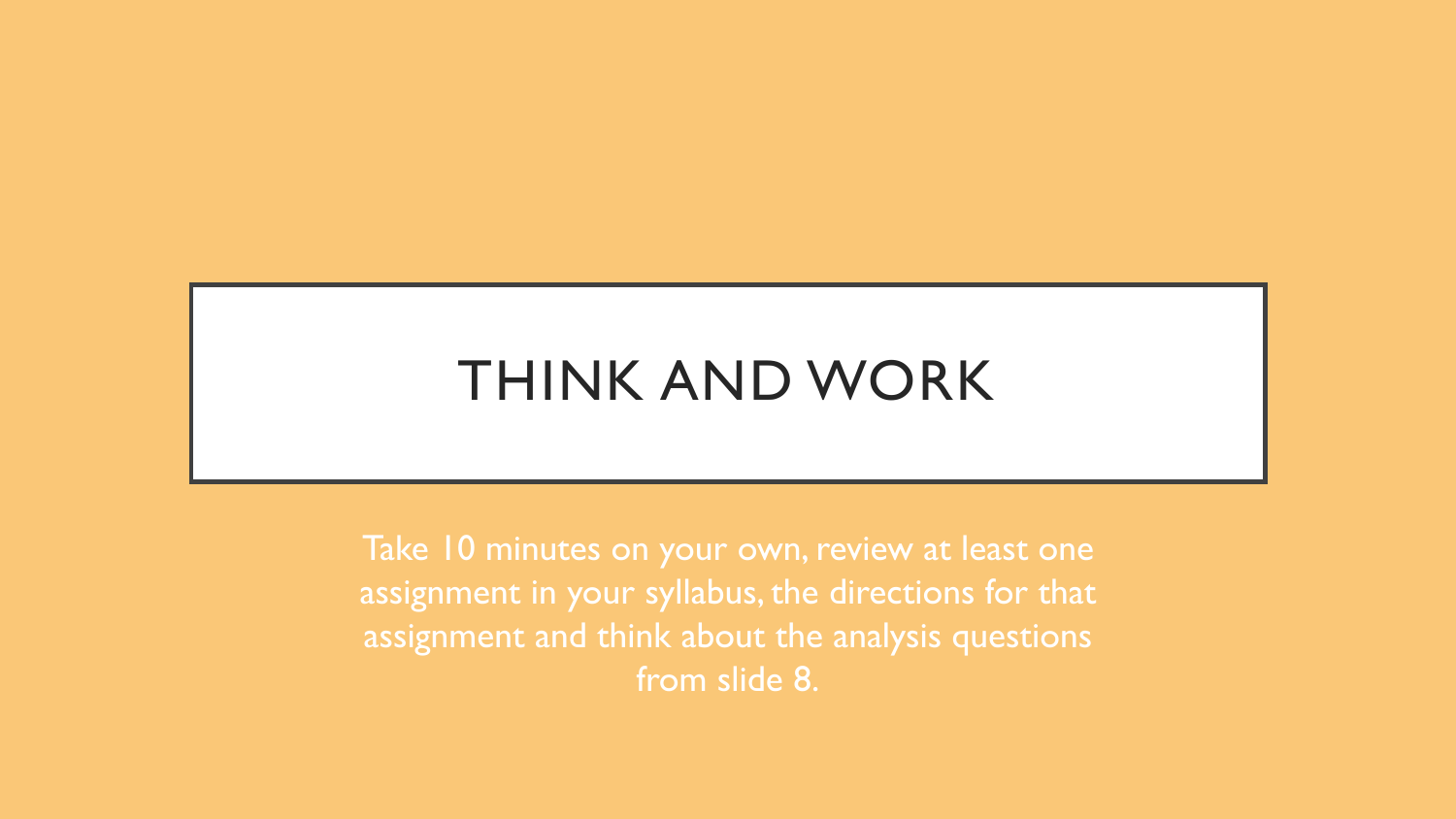## SHARE

What did you discover during your individual worktime?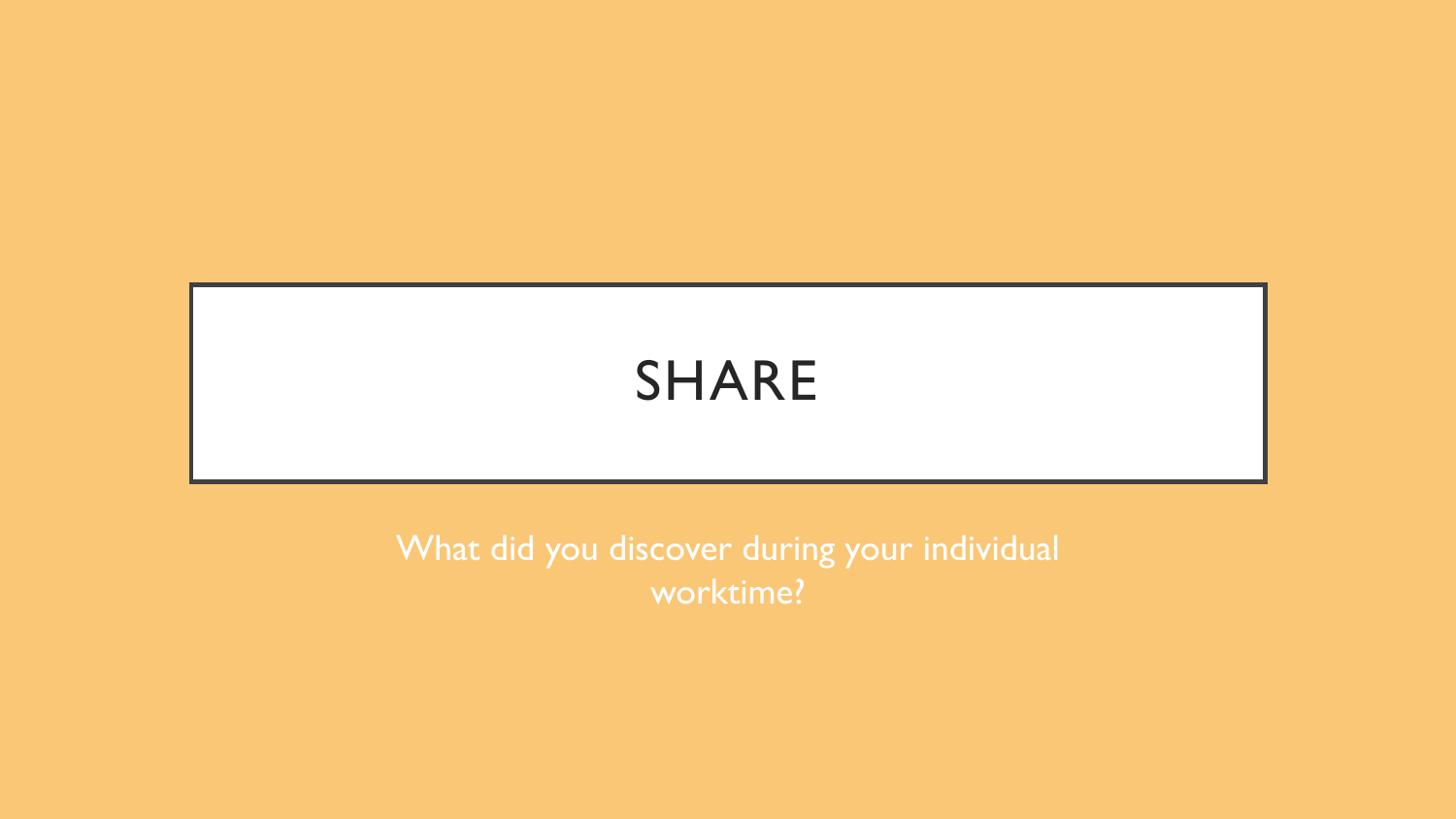### PAIR BREAKOUT



- Each person will have 7 minutes; Share one particular assignment instructions.
- One person from each pair plays a student (wears the student hat): Student reads the instructions and gives feedback about their understanding to the author, then switch.
- Author reflects on: How do directions look through my student's eyes?

"What am I supposed to know and be able to do?"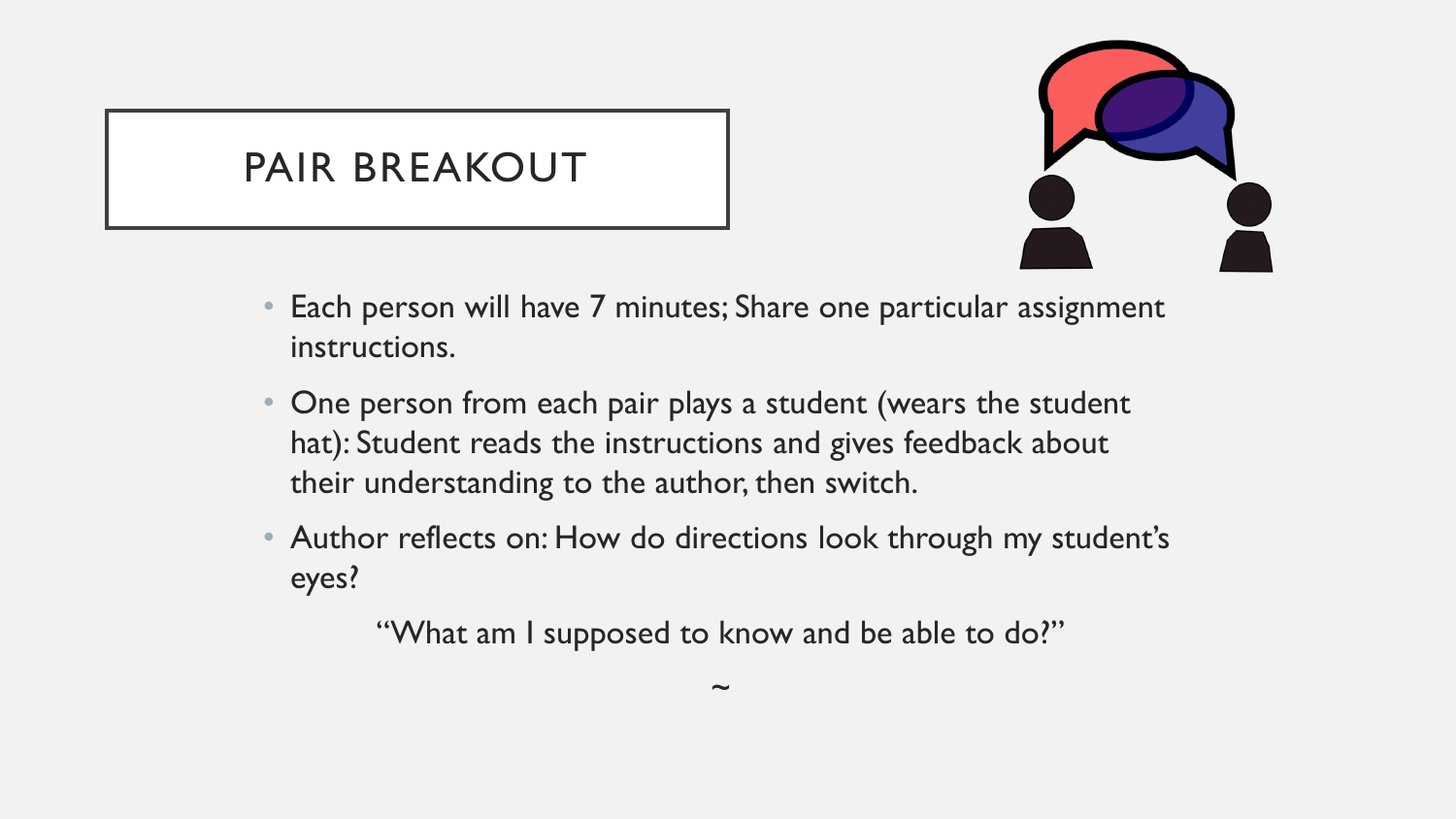### SHARE/DEBRIEF



- What did your partner notice that you missed?
- How did a second set of eyes and ears contribute to your understanding of a student's point of view?
- What other questions/edits has this exercise raised?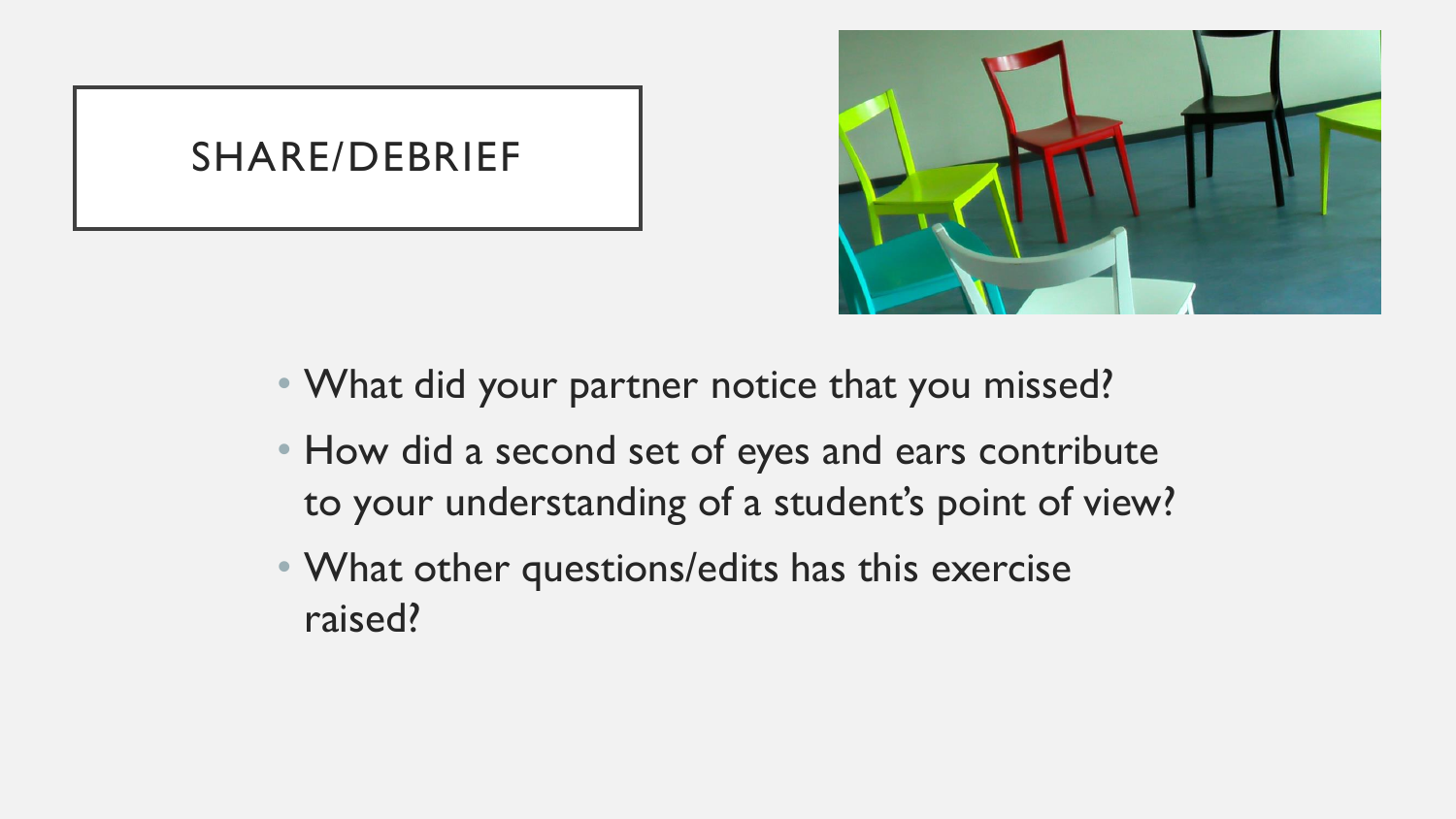# OBJECTIVES AND ACTIVE LEARNING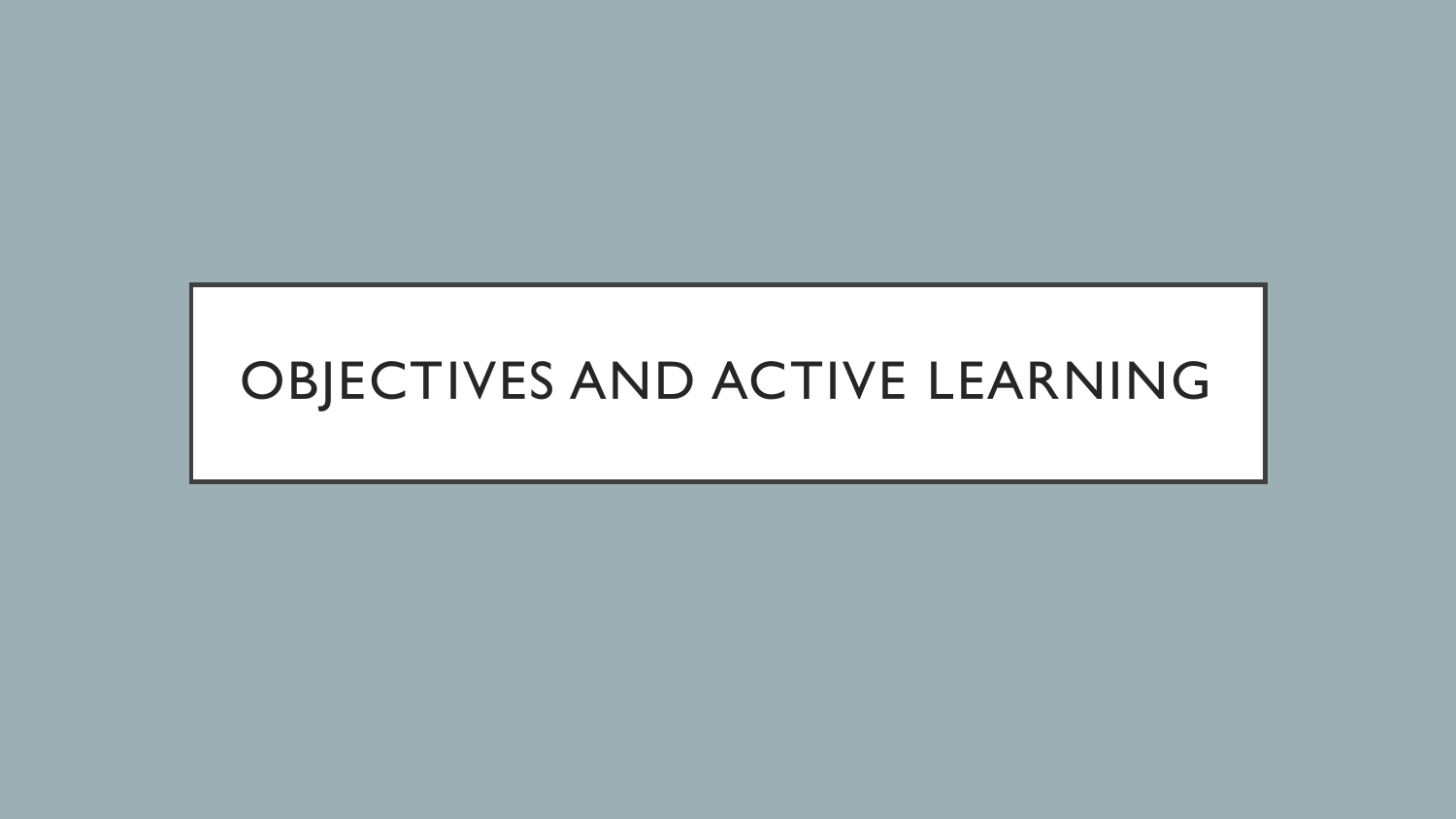### LEARNING OBJECTIVES SHOULD BE…



- Measurable
- Written with an assessible verb
- Linked to specific content delivery, materials and student work
- Matching the Bloom's level of measurements made through assignments and assessments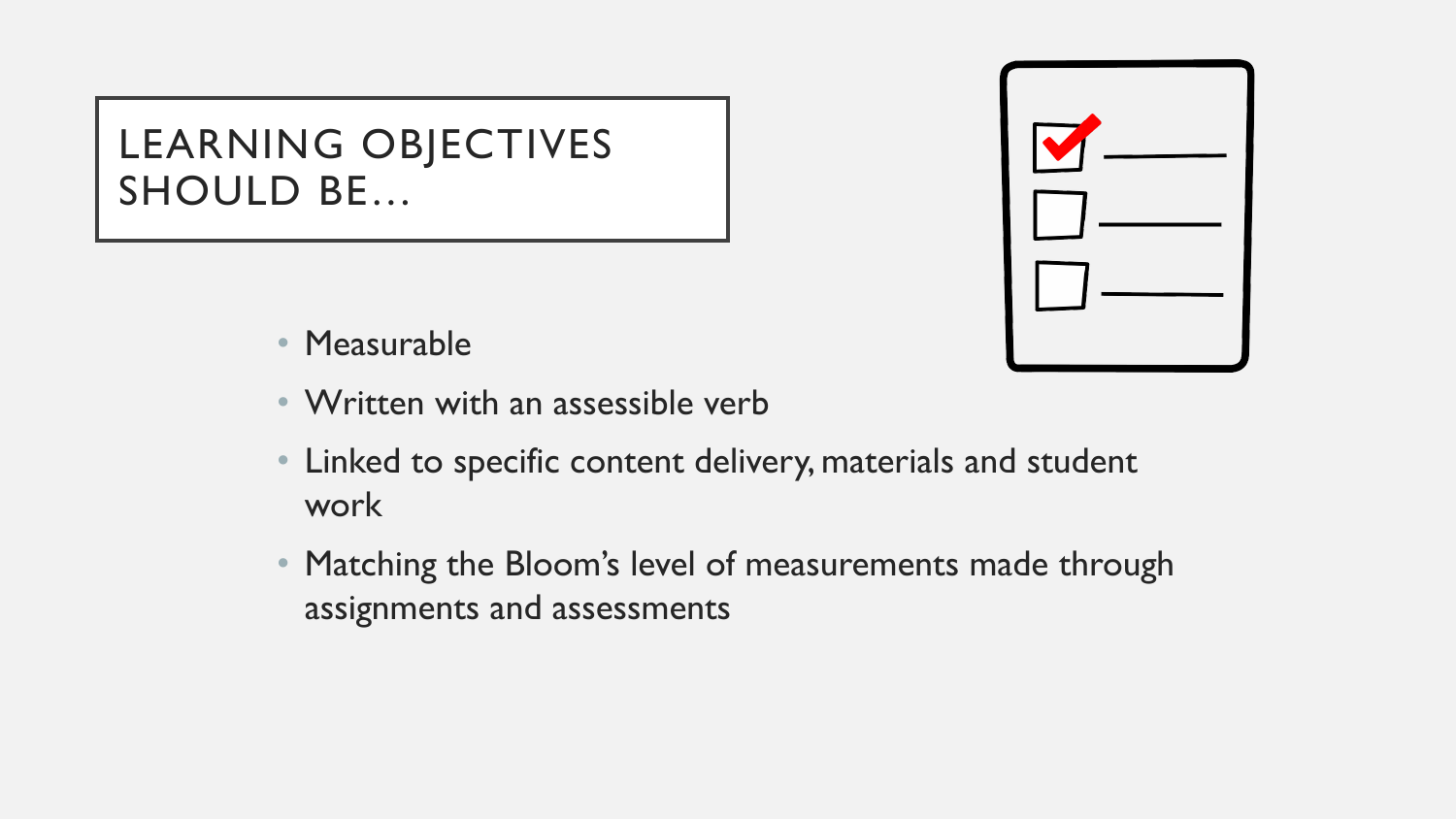### PRACTICE TOGETHER

#### Sample Objective/Content/Activity/Assessment Alignment:

• What suggestions to you have for edits?

| <b>Objective</b>                                                                        | <b>Content</b>                 | <b>Activities</b>                 | <b>Assessment</b>                                                            |
|-----------------------------------------------------------------------------------------|--------------------------------|-----------------------------------|------------------------------------------------------------------------------|
| Students will<br>understand the<br>factors that led up to<br>the American Civil<br>War. | Read Chapter 16 in<br>the text | Lecture on Chapter<br>16 in class | Draw a map of the<br>Union and<br><b>Confederate states</b><br>and colonies. |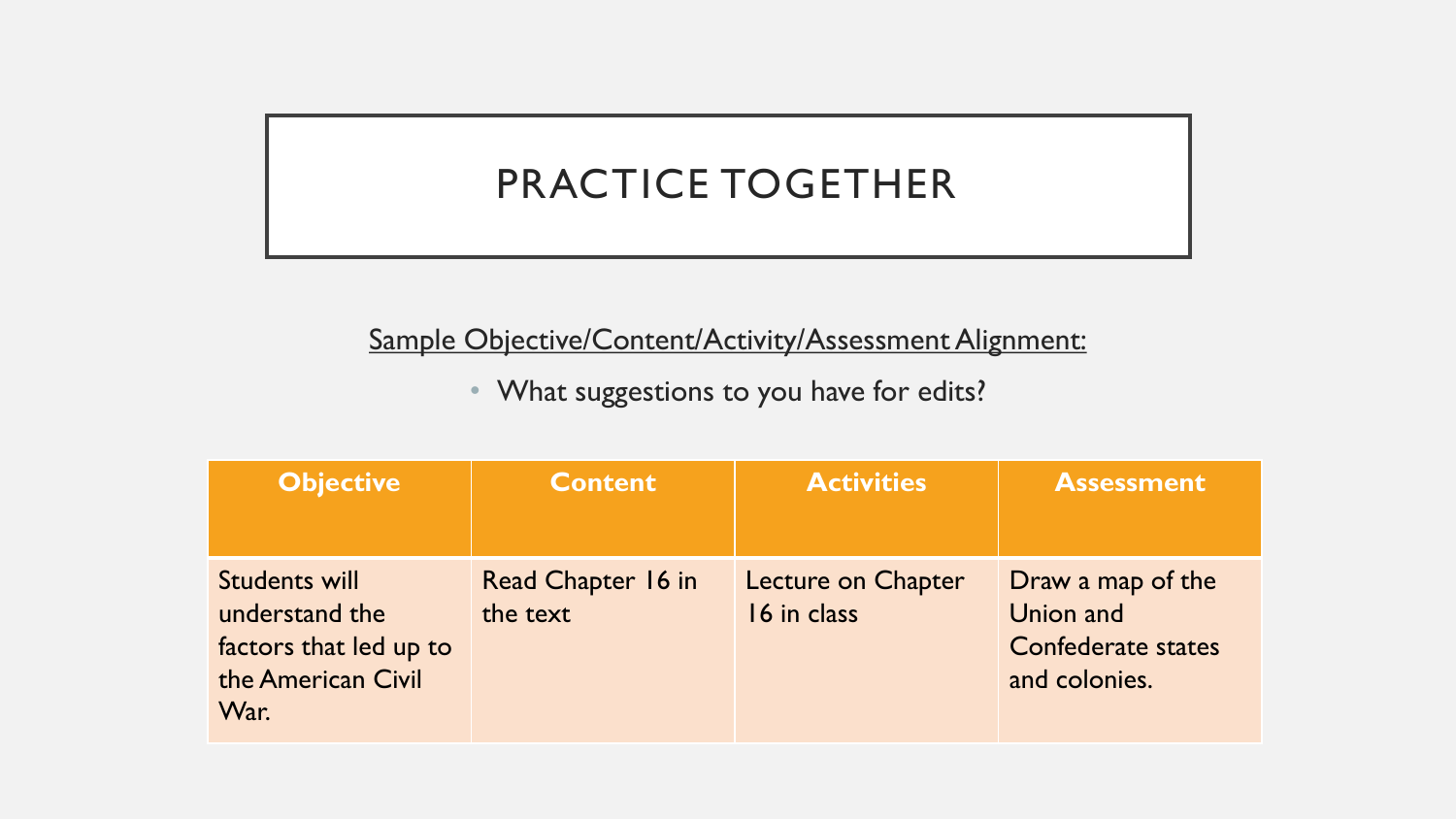### WHERE DO YOUR STUDENTS FALL? WHERE WOULD YOU LIKE THEM TO BE?



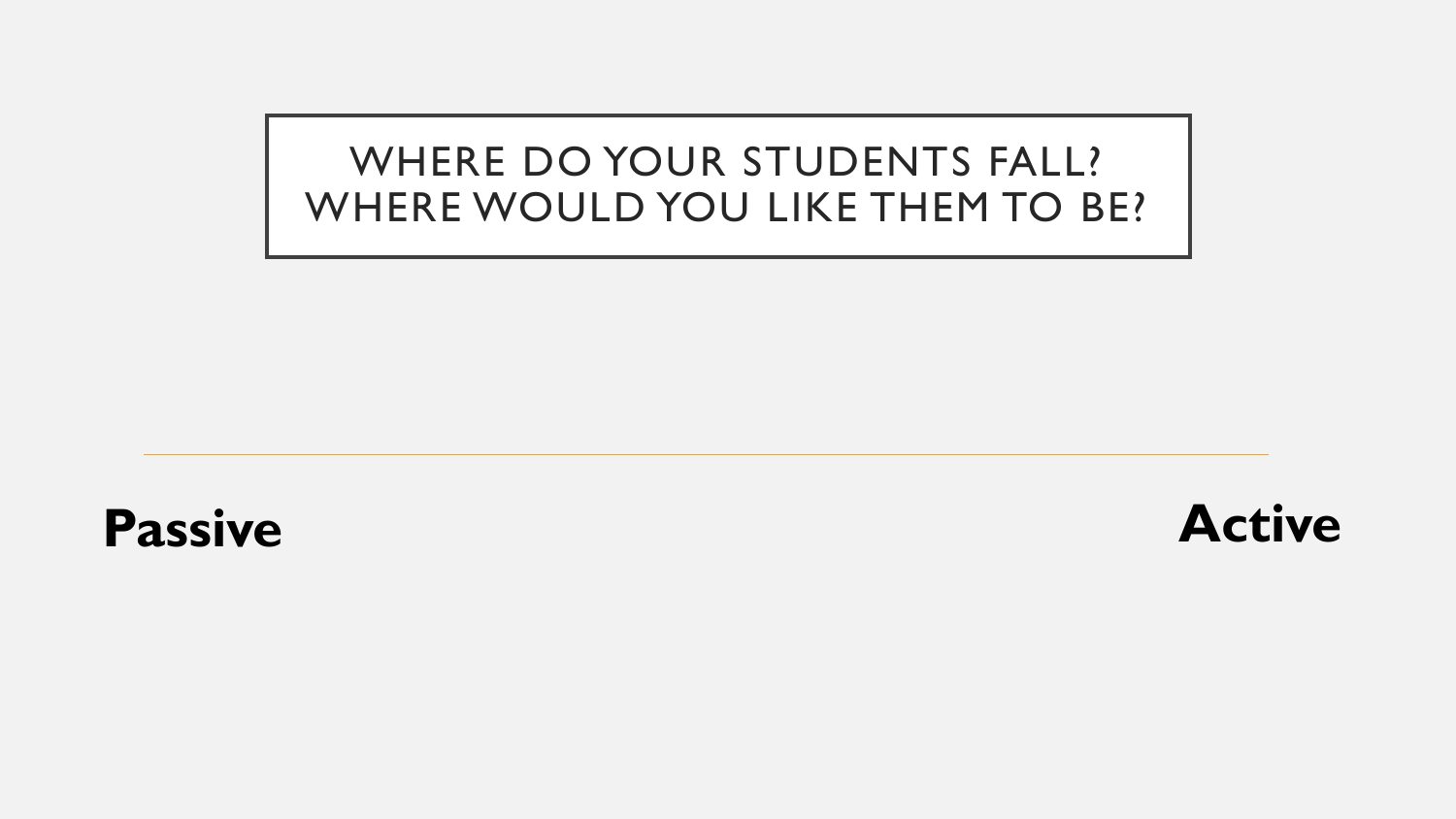### HOW CAN WE GET THEM THERE?

- Active Learning Strategies Resources:
	- [Interactive Strategies](https://studentcuw-my.sharepoint.com/:b:/g/personal/catherine_robertson_cuw_edu/EeBKz8kM1GFMovs06eS17PMBNEVY-LsR5Q4_iCYe8yt5oA?e=HgIowW)
	- [Bloom's with Questions Stems and Sample assessments](https://studentcuw-my.sharepoint.com/:b:/g/personal/catherine_robertson_cuw_edu/EdFyR9mkZNhHkAVHLmd9fL0BbI0LT-sGoBpandyf9gSDog?e=OSwlKJ)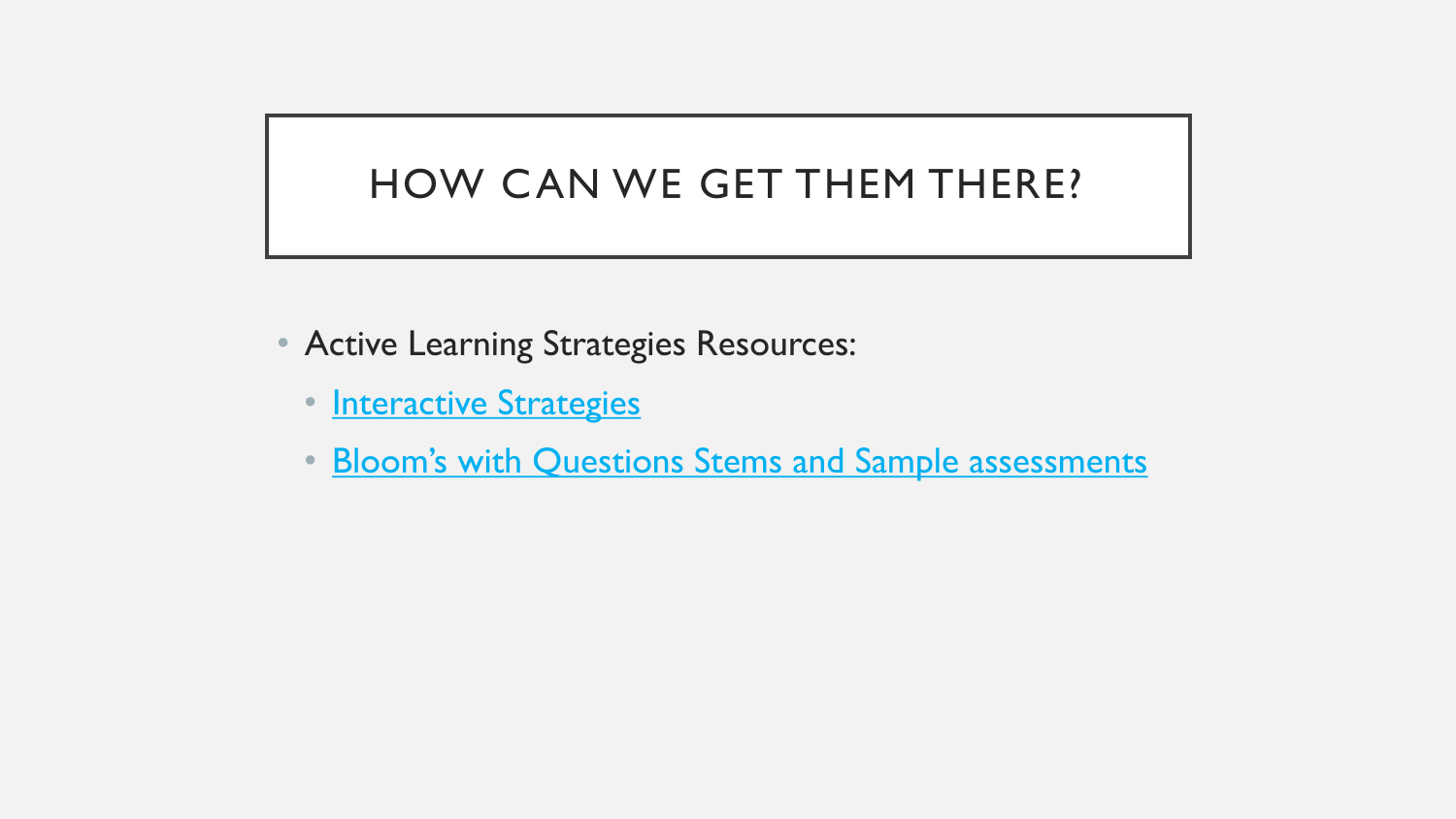## THINK AND WORK

Take 10 minutes on your own, review Bloom's handout and interactive strategies handout and determine what might be a good match for adding to your class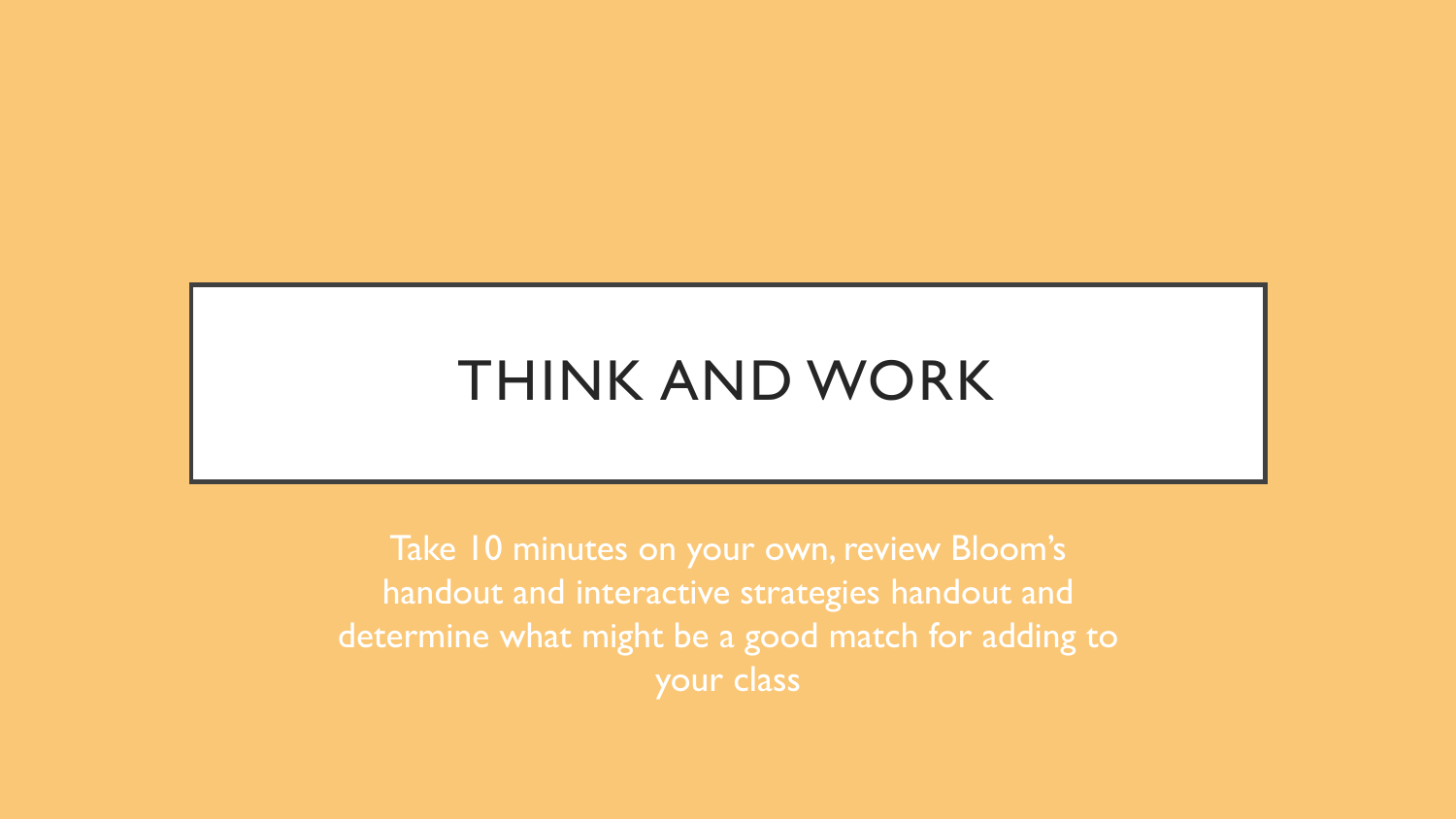### PAIR BREAKOUT



- Choose objective(s) you'd like to edit maybe the one(s) linked to the assignment you worked on earlier?
- Determine how you will match to content and activities
- What active learning strategies can you incorporate?

Come back and share

~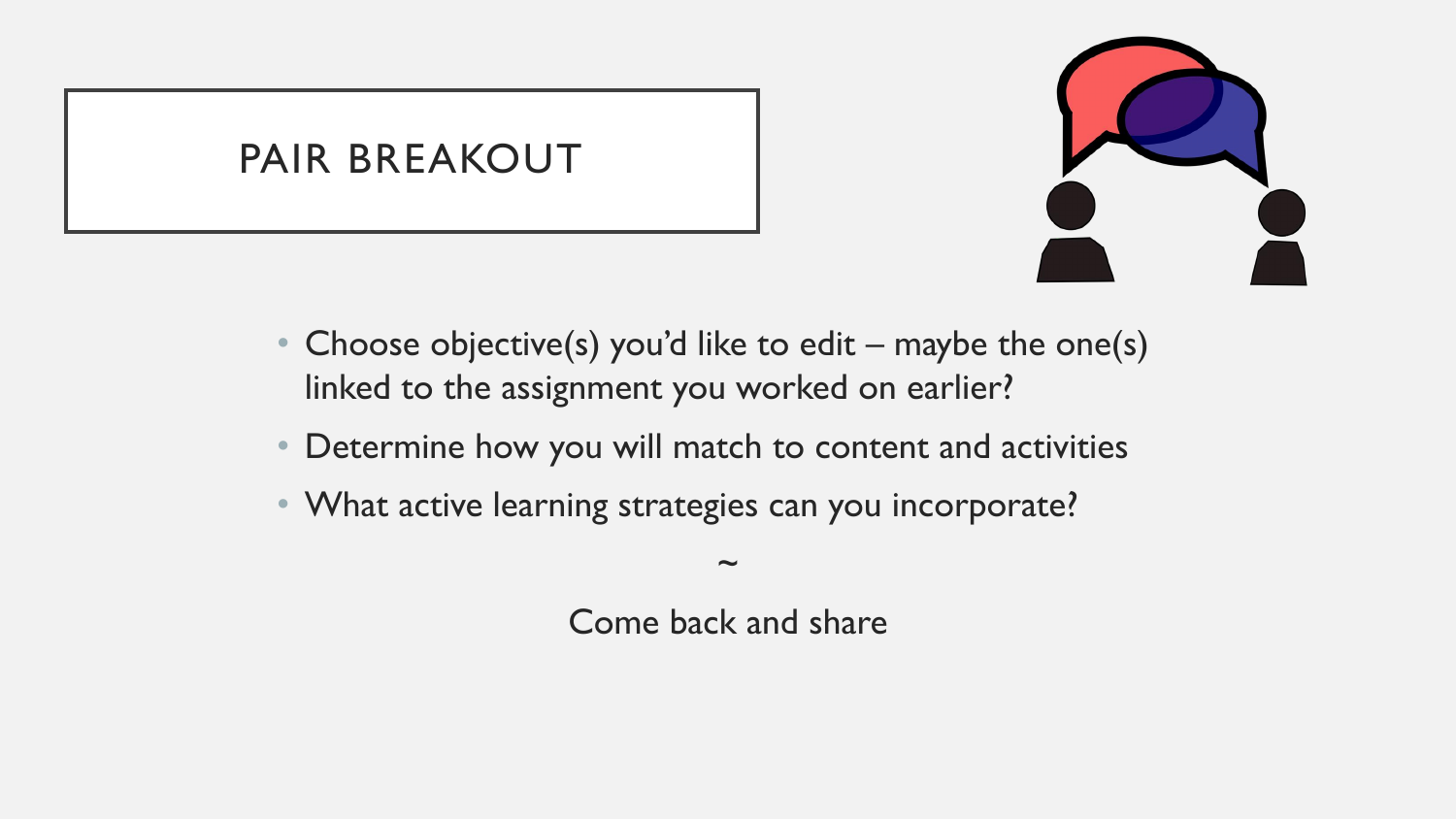# Summary: Pathway to a refined Syllabus and Course